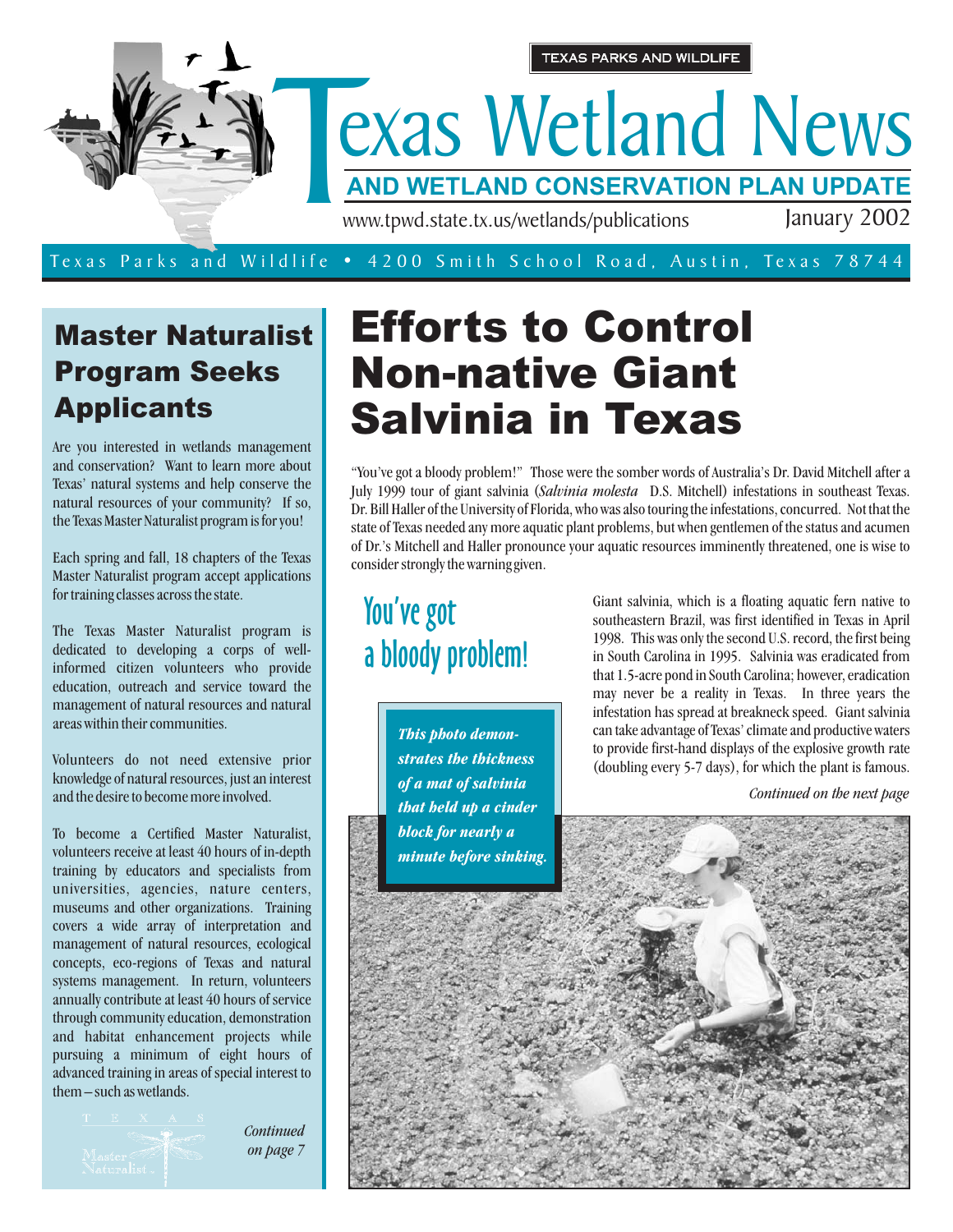# Efforts to Control Giant Salvina, continued

Oxygen levels of 2.0 ppm or lower and pH of 5 seem to be common in small lakes/ponds covered with giant salvinia. Resource managers within the state, at least those close to the situation, are aware that the presence of giant salvinia imperils desirable aquatic life in the waters they manage.

### *Why The Concern*

Giant salvinia's considerable reputation as an invasive species of note has been established in New Guinea, Zimbabwe, Australia and India. Infestations in the Sepik River of Papua New Guinea reached a surface coverage of 96 square miles. In Kariba Reservoir (over 1,000,000 acres) of Zimbabwe the giant salvinia infestation reached nearly 250,000 acres in a little over three years time. Could infestations of that magnitude occur in Texas and the U.S? Word from those experienced with the plant was that we didn't want to find out.



The confirmation of giant salvinia in Toledo Bend, Texas' largest reservoir, in September 1998 dispelled any notion that this troublesome plant could be confined to a few small, isolated farm ponds. Toledo Bend covers 185,000 acres, has 1,200 miles of shoreline, and straddles much of the Texas-Louisiana border. The possibility that Toledo Bend could serve as a source of infestation to other areas, including a number of valuable public waterbodies in eastern Texas and western Louisiana, was very likely. The reservoir is an economic magnet for anglers and outdoor enthusiasts from Texas, Louisiana, and other midwestern states. Most of Toledo Bend is prime largemouth bass habitat with large timbered coves and backwater areas. However, the same timber-covered shorelines that provide habitat for largemouth bass can also harbor giant salvinia. All the desirable growth requirements for aquatic plants including nutrients, warm climate, and long growing season are present in abundance. Field observations on Toledo Bend during summer months indicate that giant salvinia is indeed doubling its coverage in as little as seven days.

Unfortunately, a little over two years after discovering giant salvinia in Toledo Bend, the plant has now been verified in three other public reservoirs in

Texas, including Lake Texana near Victoria, Lake Conroe near Houston, and Sheldon Reservoir, which is also near Houston. Additionally, the plant has been confirmed in five streams, including the Sabine River below Toledo Bend dam. Ten commercial nurseries within the state have had to eradicate the plant from their property and 27 private lakes/ponds have confirmed identifications.

### *Waging War on Giant Salvinia Through Professional Planning and Public Education*

The discovery of giant salvinia in Toledo Bend Reservoir spurred efforts to seriously consider the plant a national concern. A national Giant Salvinia Task Force (GSTF) was formed and first met in Houston in November 1998. The task force created an action plan to propose that affected agencies respond using public education, aquatic herbicides, biological control and mechanical removal where feasible. Since early detection of new infestations is critical, the U.S. Geological Survey Biological Resources Division had already prepared a fact sheet to aid in identification. To date, over 80,000 copies of the fact sheet have been printed and distributed nationwide.

The GSTF met again in Houston in April 2000 to consider the status of giant salvinia, which in two years had spread to eight other states. Early detection of giant salvinia was seen as paramount, especially in reservoir-type systems. The inspection of commercial nursery operations was discussed and stressed at length. The GSTF was essentially unanimous in agreement that new stakeholders needed to be a part of the process. These stakeholders might include environmental groups, nursery associations, lake homeowner and marina associations and organized fishing groups.

In Texas, the Lake Conroe Homeowners Association has been a perfect example of citizen participation to assist in the location and eradication of giant salvinia. A fact sheet specific to Lake Conroe was prepared and mailed to all residents around the lake. Residents were encouraged to "adopt-ashoreline" in their areas and quickly notify the San Jacinto River Authority (SJRA) if plants were found. The SJRA has pursued giant salvinia with a "seek and destroy" mentality so there is the very real possibility that the plant may be eradicated from the lake in the near future. The local residents and the controlling authority have learned from hydrilla infestations in the late '70s and early '80s that exotic species populations can quickly get out of hand if prompt and decisive measures are not taken to prevent it.

### Putting Plans Into Action

### *Aquatic Herbicides*

The GSTF action plan to address the giant salvinia problem was completed by Spring 1999 and implementation began almost immediately. In Texas, the decision was made to begin aquatic herbicide applications on Toledo Bend as soon as possible. It was agreed that personnel from the Texas Parks and Wildlife Department (TPWD) and the Louisiana Department of Wildlife and Fisheries (LDWF) would apply the herbicides on their respective sides of the reservoir. The lake controlling authority, the Sabine River Authority, consented to purchase the herbicide/adjuvants to be used.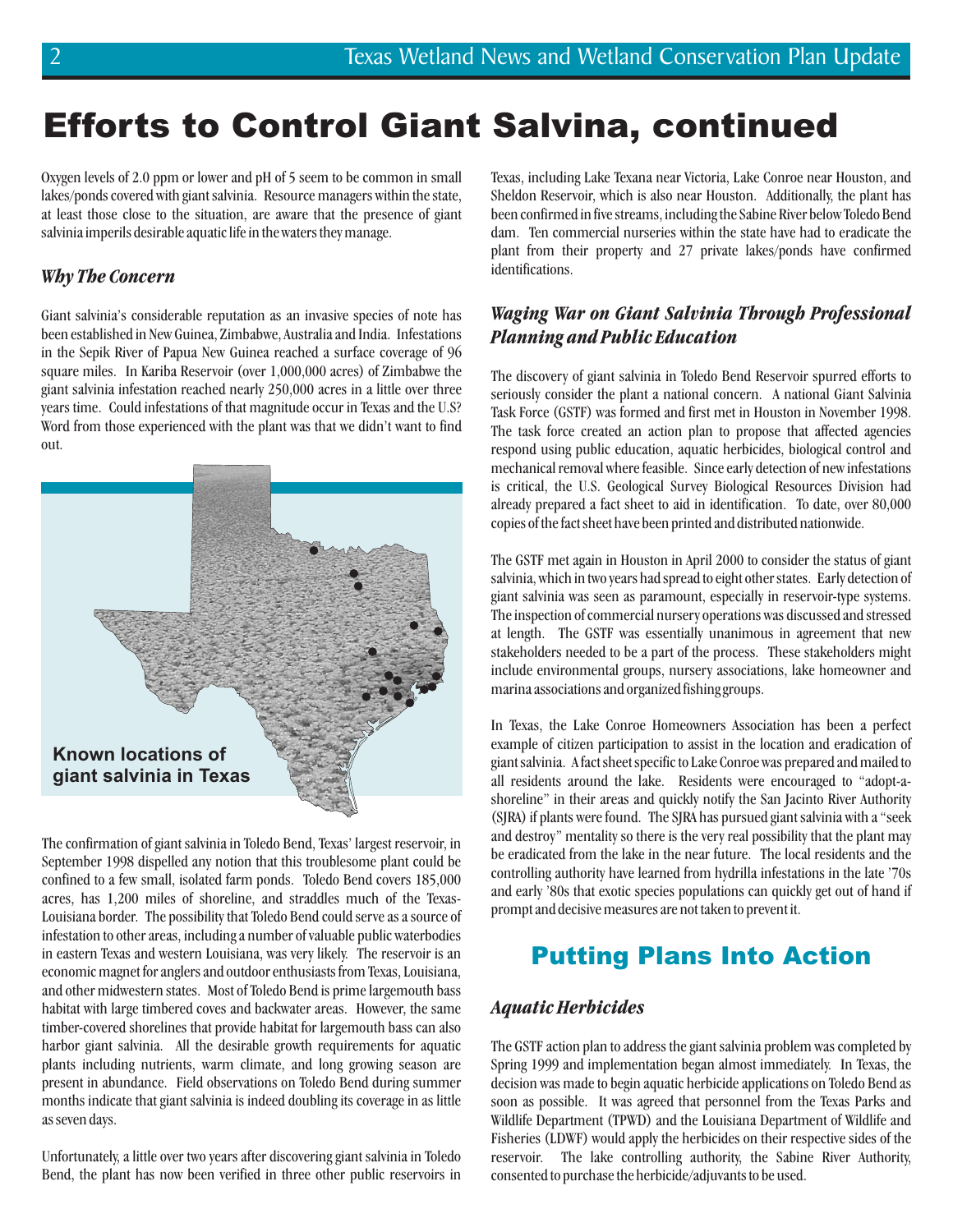#### BEFORE



*This 0.75-acre pond at Splendora, Texas, just north of Houston, was heavily infested with giant salvinia when this picture was taken on 6/28/01. The pond was treated with aquatic herbicide Sonar A.S. on the same day. ®*

AFTER



*This picture of the same pond was taken on 9/7/01, or about 73 days after treatment with Sonar A.S. Reports state that the ® pond is now 100% free of giant salvinia.*

Diquat dibromide (Reward®) at .75% v/v or 3 quarts per acre has been employed since spraying began on Toledo Bend in May 1999. The adjuvants used in combination are: a non-ionic penetrant (either Aqua-King Plus $^\circ$  or Activate III®) at .25% v/v or 1 quart per acre and a non-ionic organo-silicone Thoroughbred at 12 ounces per acre. Initially, only 6 ounces of the organosilicone were used, but field tests indicated a higher herbicide efficacy with the 12 ounces. Some applicators are now even using a full pint of the organosilicone. The hairs or pubescence on the leaf surface of giant salvinia actually repels moisture so that the organo-silicone is a valuable and necessary component of the spray mix.

Aquatic herbicide applications on Toledo Bend have thus far been effective at forestalling a much more serious infestation. Since diquat is a contact herbicide, covering each plant is critical. Utilizing a larger orifice size on sprayguns (#5-#7) is advantageous because coarser droplets capable of crashing through leaf pubescence are produced. TPWD personnel consistently achieve 90% efficacy after a single application; however, 1 to 2 re-sprays are necessary through the season. Plants not sprayed can grow rapidly, even in a month's time, to re-infest a previously treated area. On Toledo Bend, most spraying is shoreline work generally in the back of coves where creeks enter the lake. Through three growing seasons since May 1999, the TPWD and LDWF have eradicated 1,625 acres of giant salvinia on Toledo Bend. In spite of intense efforts, however, salvinia continues to expand slowly and the infestation may approach a level at which aquatic herbicide applications (given current available manpower) will be unable to control and significantly reduce expansion.

Aquatic herbicide applications have made significant headway on infestations in Lakes Conroe, Texana, and Sheldon. The San Jacinto River Authority (SJRA) reports excellent results using glyphosate (Rodeo®) at .75% v/v with the same adjuvants/rates as used with diquat. The SJRA is now using glyphosate exclusively on giant salvinia and are encouraged that they may be able to eradicate the plant from Lake Conroe. Giant salvinia was discovered early in Lake Texana and is now a significant infestation, with populations found all the way to the dam. Most of the salvinia plants are located in mats of heavy water hyacinth infestations, which makes aquatic herbicide applications for giant salvinia control difficult. The Lavaca-Navidad River Authority (LNRA) and the TPWD have worked together, using diquat and glyphosate to reduce the infestation. An oil pollution boom was utilized to restrict movement of giant salvinia from the creek channel into the main lake. Unfortunately, the LNRA reports that excessive rainfall in fall 2000 has now washed a small amount of giant salvinia into the lake proper. Sheldon Reservoir is a 1,200-acre lake almost within the Houston city limits that is heavily covered with American lotus. Giant salvinia was first identified in the lake in July 2000. Aquatic herbicide applications by TPWD personnel using diquat and glyphosate were initiated upon discovery, but finding the giant salvinia in 1,000 acres of Amercian lotus is a challenge.

Two other labeled herbicides have been used successfully on giant salvinia in Texas. Initial test plot data indicates that a chelated copper (Clearigate®) applied at 2.5% v/v as a foliar spray can produce results. Estimates of 85-90% efficacy were achieved in Summer 2000 on Toledo Bend with a single spraying. This is promising, since the label on chelated copper products allow treatment near potable water intakes. Fluridone (Sonar®A.S.) at 1 qt./ac. used in small lakes or farm ponds has produced excellent results. A 1-acre pond that was 50% covered with giant salvinia was treated in June 1999 and stayed free of the plant through October 2000. Nearby ponds were then treated at 1 pt./ac. with less favorable results, but when they were re-treated with an additional pint, eradication was achieved. Fluridone will work on giant salvinia where excessive water movement and subsequent dilution is not a factor. Fluridone should be considered for whole lake treatments to eradicate giant salvinia. In applications using fluridone, the herbicide was applied using a back-pack sprayer with a sub-surface injection from a canoe.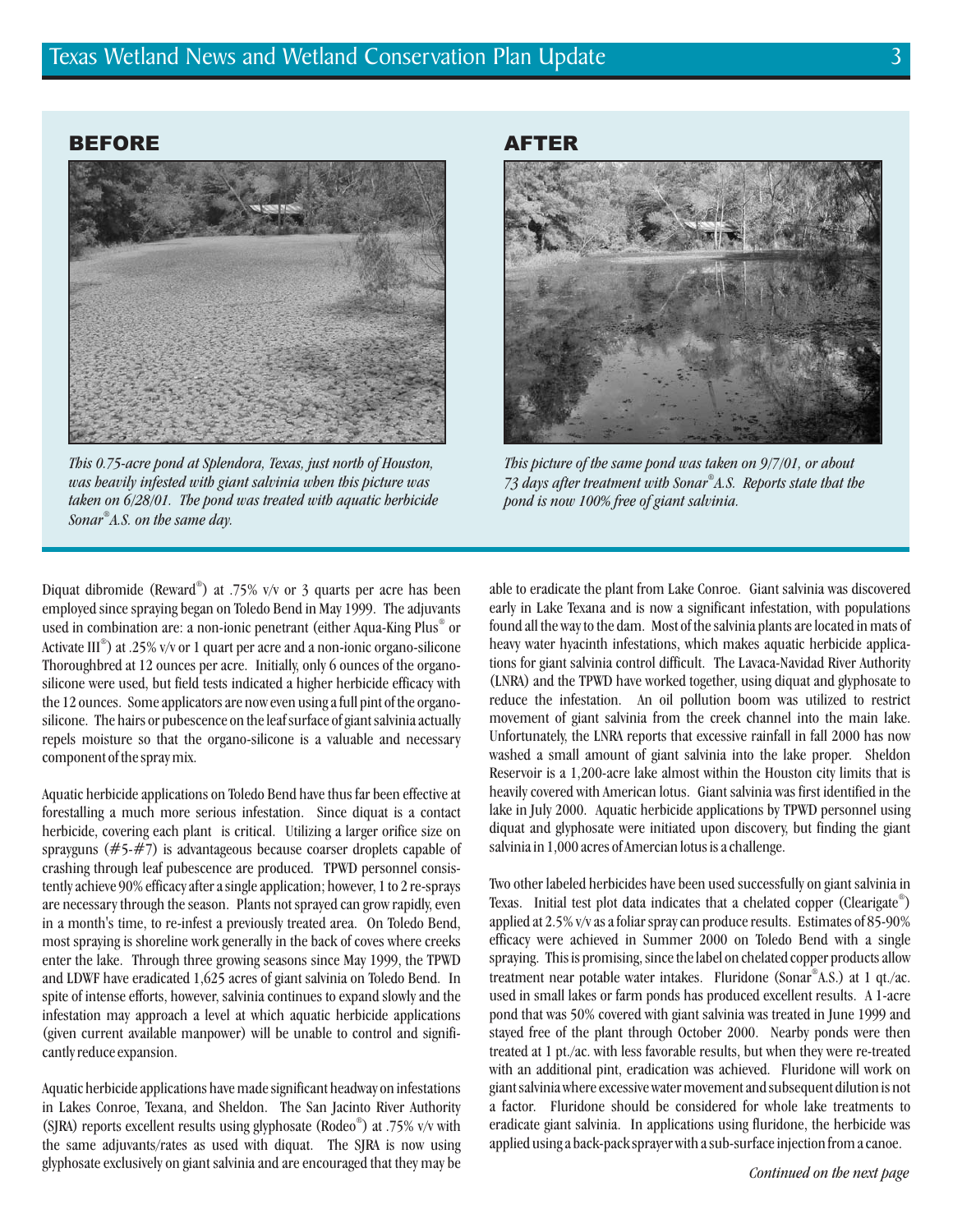# Efforts to Control Giant Salvina, continued

#### *Biological Control*

Biological control methods have been developed on serious giant salvinia infestations elsewhere in the world. The salvinia weevil, *Cyrtobagous* salviniae, is host-specific to Salvinia species. Adult insects have an affinity for the leaf buds but the larvae also feed on other parts of the plant. In places such as India, South Africa, Papua New Guinea and Australia, infestations of giant salvinia have been reduced to 1% of their former size by the salvinia weevil. The Australian strain of the salvinia weevil has recently come out of quarantine, and a permit from USDA to allow release into the wild was received in September 2001.

Releases were made at four sites on October 10 and 11, and a total of 1100 insects were released at Toledo Bend Reservoir (220 insects on the Louisiana side of lake), private water sites in Liberty County (220 insects), private water sites in Chambers County (220 insects), and Lake Texana sites near Victoria (440 insects). Inspections were conducted the week of 12/3 and insects were collected at three of the four sites, which confirms insect survival for two months. Insect feeding damage was also noted at the Liberty County site. One concern is whether or not the insects will survive the winter in Texas, which remains to be seen.

#### *Summary*

TPWD considers giant salvinia infestations as Tier 1 response situations. Plants classified as such are targeted for immediate eradication using all available technology developed in the field of aquatic plant management. What happens and is learned in Texas may determine, to a large extent, what possible impacts lie in wait for other states now dealing with giant salvinia. The TPWD Inland Fisheries and Wildlife Division staffs and the resource professionals of the Giant Salvinia Task Force are firmly committed, with the cooperation of federal (USDA, USFWS), state and local government entities, to meet the challenge of this foreign invader to the aquatic resources of our state and nation.

Please visit the U.S. Geological Survey Web site at http://nas.er.usgs.gov/ferns for the current range of giant salvinia within the U.S. and to learn more about plant biology. An article in the Spring 1999 issue of Aquatics by C. Jacono also highlights identification and biology of giant salvinia.

This article is a revision of an article that appeared in *Aquatics* Vol. 23 No. 1 (Spring 2001) and was written by Rhandy J. Helton and Dr. Earl Chilton of Texas Parks and Wildlife Department.

# Texas Parks and Wildlife Receives Federal Funds for Habitat Protection

AUSTIN, Texas – On November 2nd, the U.S. Fish and Wildlife Service announced that Texas Parks and Wildlife would receive \$1.34 million in grant money from the National Coastal Wetlands Conservation Program (NCWC) for wetland protection and restoration efforts in the state.

The monies will support ongoing efforts to protect and restore an eroding island that is heavily utilized by coastal birds in West Galveston Bay in Brazoria County, in addition to protecting one of the few remaining stretches of riparian wetland habitat along Clear Creek in League City, Galveston County, TX.

Thirteen states submitted 29 project proposals with 20 of those being funded in this budget cycle. Texas submitted 5 grant proposals, with the 2 listed above chosen for this funding cycle. The Coastal Wetlands Planning, Protection, and Restoration Act (CWPPRA) of 1990 established the NCWC grant program to provide federal funds to states for wetland acquisition, protection and restoration projects. Funds are derived from federal excise taxes on the sale of fishing equipment and motorboat and small engine fuels. For more information please

contact Mike Berger at (512) 389-4858 or Jarrett (Woody) Woodrow at (281) 335-0798 ext. 22.

**West Bay Bird Island Project.** This project will involve the construction of a 1,000-foot long breakwater along the southern shore of Bird Island in West Galveston Bay. The breakwater will protect the remaining 34 acres of the island from erosion, which has removed over a third of its original area since 1956. In addition, thirty acres of wetland habitat will be created between the breakwater and the existing island.

A number of colonial waterbird and shorebird species use the island for breeding, nesting, and roosting habitat, including endangered and threatened species such as the brown pelican, piping plover, and reddish egret. Partnering with the Texas General Land Office's Coastal Erosion Protection and Response program, this project will enhance colonial nesting birds in Galveston Bay. Additional partners include the USFWS Coastal Program, Reliant Energy and the Texas Audubon Society. Additional contacts are: Ray Newby (TGLO) (512) 475-3624 or Cherie O'Brien at (281) 335-0798 ext. 26.

Clear Creek. The remaining \$1 million will be used in the purchase of 146 acres of undeveloped streamside habitat along Clear Creek in League City, TX. The area represents one of the few remaining unchannelized stream sections in the entire Houston area and includes 21 acres of marsh, 35 acres of scrub/shrub wetland, and roughly 6 acres of prairie and forested wetlands. Plans are to use the area as a nature park with various low impact recreational and outdoor educational activities available to the public.

The area is also of high value for wildlife. It is used as a roosting and nesting habitat by a number of resident species of shorebirds and waterbirds as well as by migratory waterfowl and neotropical migrants. A number of fish, amphibian, reptile and mammal species utilize the area as well. The tract will play a key role in a plan to provide a continuous travel corridor for wildlife up and down Clear Creek. Partners include League City, the Galveston Bay Estuary Program, U.S. Fish and Wildlife Service, and Texas Parks and Wildlife. Additional contacts are: Rhonda Cyrus (League City) (281) 316-3451 or Jeff Dallarosa (Galveston Bay Estuary Program) (281) 316-3001.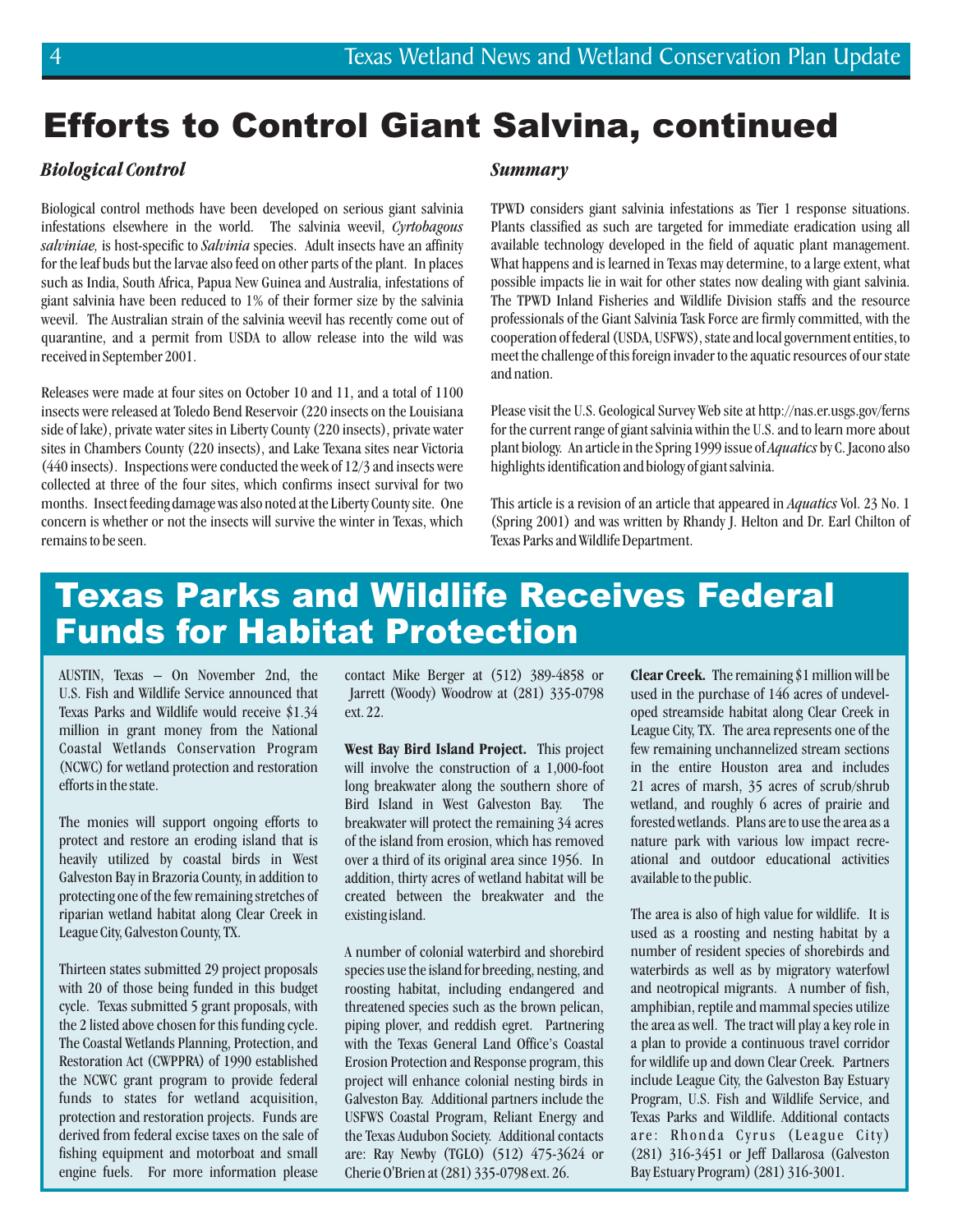# The Southern Great Plains Riparian Initiative: An Evolving Partnership for Riparian Habitat Restoration

*The Southern Great Plains Riparian Initiative (SGPRI) is a state, federal, and private partnership evolving within Texas, New Mexico, Colorado, Nebraska, Kansas, and Oklahoma, aimed at restoration and maintenance of properly-functioning riparian ecosystems in the region. The National Wild Turkey Federation (NWTF) is helping to facilitate assistance to landowners and communities wishing to conduct habitat management efforts for the benefit of a wide range of riparian-dependent species, including but not limited to, wild turkeys.*

Since the spring of 2000, interested landowners, biologists, and turkey hunters in the region have collaborated to tie wildlife research being conducted by Texas Tech University and Kansas State University (with funding provided by NWTF, the Texas State NWTF Chapter, Texas Parks and Wildlife Department, and Kansas Department of Wildlife & Parks) to strategies for riparian enhancement on private and public lands. Current partners are the NWTF, Natural Resources Conservation Service, U.S. Fish and Wildlife Service, U.S. Forest Service, U.S. Army Corps of Engineers, National Park Service, Texas Parks and Wildlife Department, New Mexico Department of Game and Fish, Colorado Division of Wildlife, Oklahoma Department of Wildlife Conservation, Kansas Department of Wildlife and Parks, Nebraska Game and Parks Commission, and Outdoor Life Foundation.

The Southern Great Plains consist of primarily prairie and agricultural habitats bisected with narrow riparian corridors. These "ribbons of green" serve as the primary wild turkey habitat in a region covering portions of six states, and are important habitats for other species as well, including neotropical migratory birds. Current primary land use is livestock and crop production, with most of the land in private ownership  $(-97%)$ . Riparian habitat is shrinking and/or degrading at an alarming rate, experiencing direct losses of trees (primarily cottonwood gallery timber) through old age and drought stress, de-watering of aquifers, lack of seedling recruitment due to grazing regimes, and encroachment of exotic shrubs and trees. Many areas that were functioning riparian zones only ten years ago are now devoid of trees, and therefore contain less habitat for wild turkeys and other wildlife.

The SGPRI is a 10-year project that will seek to reverse the loss of these valuable ecosystems through three main practices: 1) planting trees to supplement existing stands or to re-vegetate areas which have lost timber, above. However, its implementation in the Southern Great Plains has been problematic due to lack of public awareness of the program, lack of manpower to get landowners signed up, and a lack of enough incentive money to get landowners more interested in deliberate conservation and management of valuable riparian lands. Also, existing programs do not always address exotic or noxious vegetation removal, which is a major problem in many areas of the region. Therefore, a SGPRI strategy is to help these efforts by supplying manpower and funds to address needs through voluntary cooperation of state and federal biologists in the region who work with willing landowners and funding sources. The hallmark of this program is voluntary participation.

Public lands, although comprising a small percentage of ownership  $(\sim 3\%)$ , are being used as demonstration sites. The major public parcels are the National Grasslands and state-owned wildlife management areas. Projects on these sites are being funded outright with SGPRI funds on a priority basis in partnership with the landowning agency and other partners. NWTF is serving as the project administrator for the SGPRI. Funding for projects is coming from a wide variety of both public and private sources, including corporations, foundations, public resource agencies and individuals. Disbursement of funds for private landowners will be piggy-backed (where permissible) with NRCS and USFWS contracts at the county level. Public funds will be dispersed on a project-by-project basis from the NWTF national office. The NWTF is funding projects on selected public lands in 2001 to kick off the Initiative. Current (2001) pilot project sites are: Texas–Lake Meredith National Recreation Area/Canadian River; Kansas–Cimarron National Grasslands/ Cimarron River; Oklahoma–Black Kettle National Grasslands/ Washita River, and a private land site near Guymon/Beaver River; Nebraska–Harlan County Lake; Colorado–Comanche National Grasslands/Picketwire Canyon; and New Mexico–Kiowa National Grasslands/Mills Canyon.

2) fencing riparian zones to enable cattle grazing systems that promote regeneration of native timber, and 3) chemical and/or mechanical removal of exotic shrubs and trees from riparian zones by approved methods. There is a private and public land component to the SGPRI. Private land projects will be funded on a cost-share basis using existing federal and state cost share programs (CCRP, CRP, etc.), with up to 90% funding in some instances. The National Conservation Buffer Initiative, administered by NRCS, may provide incentives and cost share monies for practices 1 and 2 listed



For more information on this program or agency contacts, contact Robert (Bobby) Maddrey, Director of NWTF Partnership Programs at Edgefield, South Carolina, bmaddrey@nwtf.net or 1-800-THE-NWTF; or Brandon Houck, NWTF Regional Biologist at Allen, Kansas, bjhouck@hotmail.com or  $(316)$  443-5906.

This article was written by: Robert Maddrey (NWTF, Edgefield, South Carolina), Brandon Houck (NWTF, Allen, Kansas), and Gene T. Miller (Texas Parks and Wildlife Department, Canyon, Texas).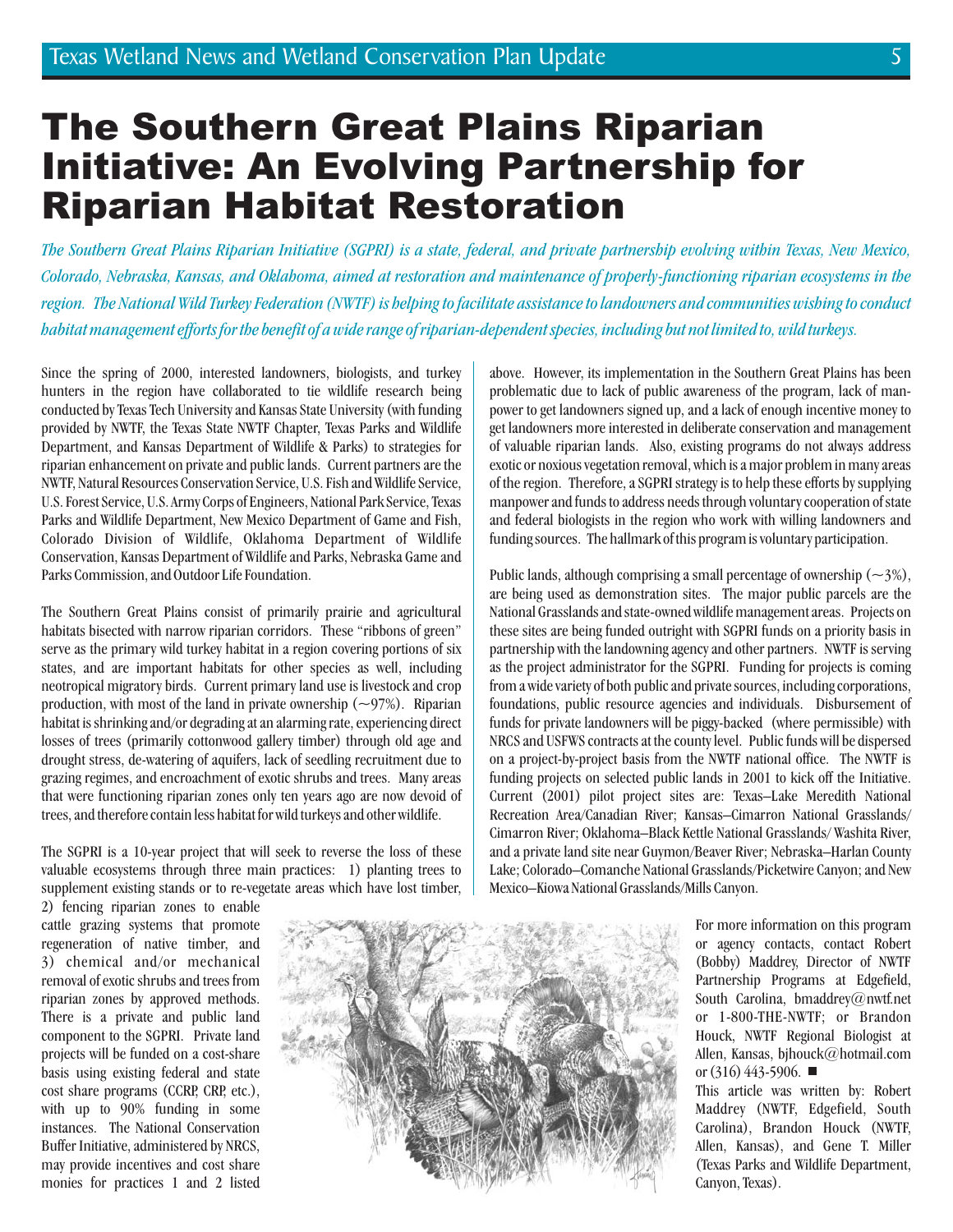### Recent Central Coast Wetland Ecosystem Project Activities

#### **MadIsland WMA**

In June, July, and August of 2001, five moist-soil wetland projects were completed at Mad Island WMA, resulting in a combined total of approximately 200 acres. These sites will provide shallow freshwater feeding and loafing sites for migratory waterfowl, shorebirds, and wading birds. Use of these units by birds during late September when adjacent natural marsh areas were either dry or very salty, was extremely good. White-faced and glossy ibis, as well as migrating blue-winged teal began using these moist-soil wetland areas immediately after flooding.

In addition to the moist-soil wetland projects, construction was completed of an approximate 60-foot rock weir. This rock weir is intended to reduce the erosion of the marsh that occurs during periods of heavy tidal energy. Thus far, the weir appears to be functioning extremely well.

Herbicide was aerially applied to approximately 150 acres of marsh with serious overpopulations of cattail (*Typha* sp.) and common reed (Phragmites australis). Much of the cattail was eliminated as a result of this effort.

In August, CCWEP staff completed their 7th year of alligator mark/recapture studies at Mad Island WMA. Preliminary analysis indicates a growth rate of less than 6" per year.

#### **Nannie M. Stringfellow WMA**

At Nannie M. Stringfellow WMA, the construction of 4 moist soil units was completed, resulting in a total of 53 acres. These units were constructed as mitigation for bald eagle habitat, and had electric water wells installed on them.

#### **Guadalupe Delta WMA**

TXDOT initiated construction of an 8-acre moistsoil unit at Guadalupe Delta WMA in Calhoun County. This 8-acre unit is mitigation for highway construction near Victoria. CCWEP staff is also working with TXDOT on the construction of an additional 25-acre moist-soil unit.

In August, CCWEP staff completed their 5th year of mottled duck banding. Staff banded 750 mottled ducks in the mid-coast area. Over the 5-year period, TPW has banded over 5,000 mottled ducks, with most of them being banded in the mid-coast area. Habitat conditions at Mad Island and Peach Point WMAs for migrating and wintering waterfowl are excellent. Salinities in the marsh have been reduced by good rainfall, and there has been a tremendous growth of wigeon grass and sago pondweed in many marsh ponds.

### East Texas Wetlands Project

### Integrating Wetlands Restoration in East Texas with Habitat Management for Migratory Birds and other Wetland Wildlife

The East Texas Wetlands Project was initiated in the spring of 2001, with a goal to restore, enhance, or create wetlands on private lands in 46 East Texas counties. The project is a joint venture between Ducks Unlimited, Texas Parks and Wildlife, Natural Resources Conservation Service, and U.S. Fish and Wildlife Service, and is implemented in support of the Lower Mississippi Joint Venture and the North American Waterfowl Management Plan (NAWMP). The program offers both technical and financial assistance to private landowners for the enhancement, restoration and creation of wetland habitat.

The focus of the East Texas Wetlands Project is to provide quality seasonal winter habitat for migratory waterfowl and other wetland dependent wildlife. The availability of this critical habitat enables migratory birds to return to their nesting grounds in the spring in peak physical condition, thereby increasing their reproductive potential. During the first six months, project biologists made contact with over 150 private landowners. Assistance to these landowners included technical guidance on how to manage their lands for wetland habitat, with



**Before and after photos of a constructed wetland in Panola County.**

the amount of land owned between the landowners exceeding 74,000 acres. Seventeen wetland proposals were developed between project biologists, Ducks Unlimited and Natural Resources Conservation Service personnel; 13 of which were approved for habitat improvement on 527 wetland-acres. There is very high interest in wetland development of private lands in East Texas, with over 25 additional sites, in excess of 1,500 acres, waiting for survey and wetland habitat design.

The East Texas Wetlands Project is a component of Ducks Unlimited Texas CARE (Conservation of Agriculture, Resources and the Environment). The CARE program is a DU initiative to establish partnerships through fund raising and conservation delivery that includes private lands projects. In Texas, fundraising has begun through traditional sponsorships as well as the sale of automobile license plates depicting the DU theme. For more information about the East Texas Wetlands Program contact Bill Bartush, Ducks Unlimited East Texas Regional Biologist, at (903) 566-1626 (extension 206), or write East Texas Wetlands Program, 11942 FM 848, Tyler, Texas 75707.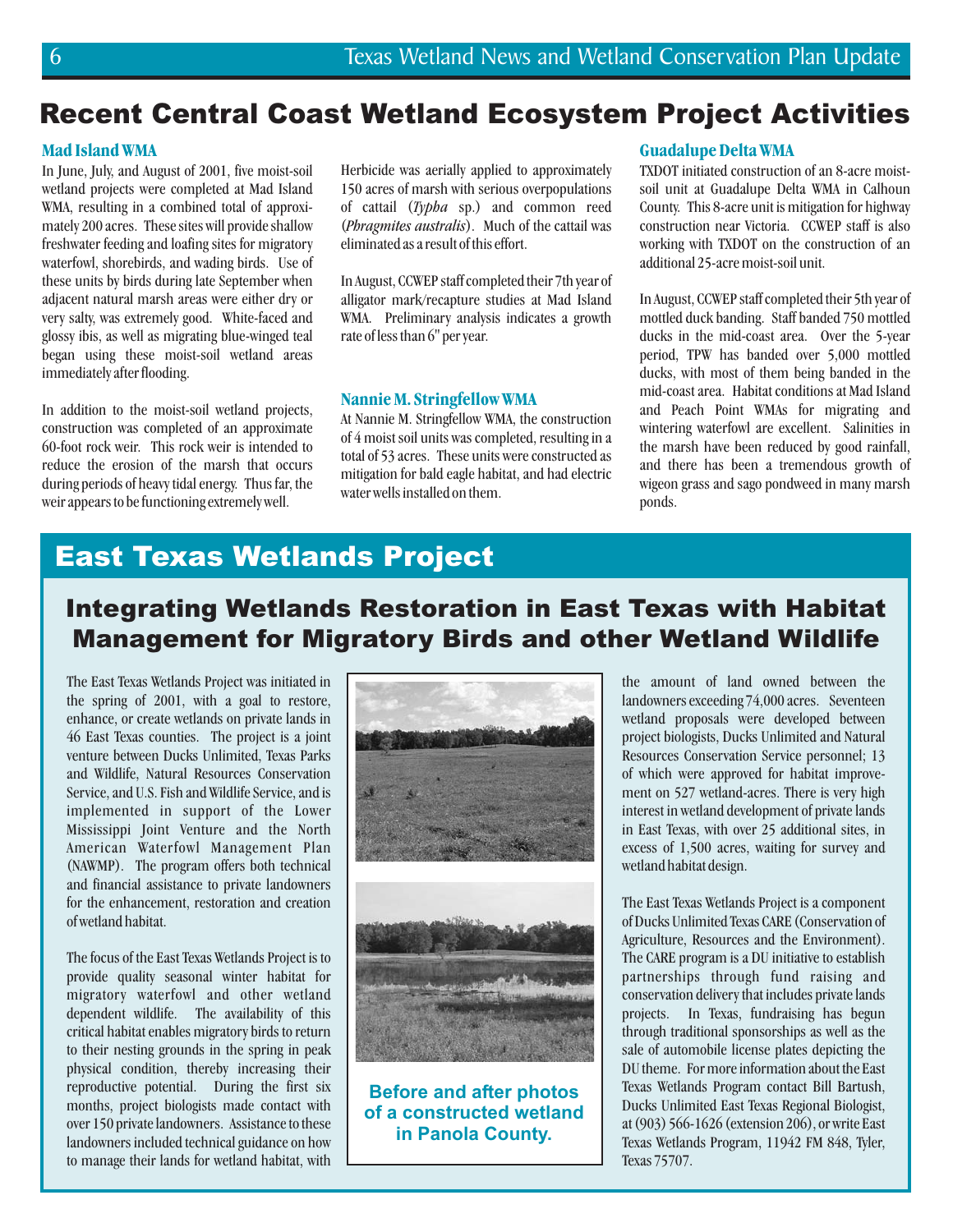# Other Wetland News and Plan Updates

## Wetlands Assistance Guide for Landowners Available from TPW

The Wetlands Assistance Guide for Landowners is a publication available from Texas Parks and Wildlife that outlines available federal, state, and private programs offering technical and/or financial assistance to private wetland owners in the state of Texas. In addition to providing information on sources of assistance, the Guide also has general information on wetlands in Texas and federal and state regulations concerning wetlands. The Guide can be viewed on-line at **www.tpwd.state.tx.us/wetlands/programs/** landowner. If you would like a Guide mailed to you, please e-mail your name and address to jennifer.key@tpwd.state.tx.us.

### Wetland Project Site Registry Program

The Registry Program was designed to increase wetland conservation in the state of Texas by creating a method in which individuals, private consulting companies, and government agencies could more easily find private landowners interested in conserving wetlands on their property. The process begins when an interested private landowner adds their property information to the Registry. Non-confidential portions of those data such as county, riverbasin, and habitat type are available for viewing through the Registry Program search page on the TPW Web site at . An individual or entity looking for areas in which **searchdata.htm** to do wetland restoration or enhancement can then search the private registry database by county or river basin. Confidential information, such as contact information and specific restoration goals of the landowner, is only disclosed to interested parties after the landowner has been contacted and has specifically approved the disclosure of such information. **www.tpwd.state.tx.us/wetlands/programs/registr y/**

If you are interested in learning more about the Wetland Project Site Registry Program, you can view the informational brochure at **pdf** or request one to be sent to you by e-mailing jennifer.key@tpwd.state.tx.us with your name and mailing address. The brochure contains information on the Program, and has a postage-paid form that landowners can fill out and mail to the Project Manager in order to get their property in the Registry Program. If you have questions about the Program or would like to request brochures to distribute, please e-mail Jennifer Key or call her at (512) 389-8521. **www.tpwd.state.tx.us/wetlands/publications/brochure0101.**

### Master Naturalist Program, continued

**Texas Master Naturalist Chapters offer the program inthe following areas statewide:**

Angleton – Cradle of Texas Chapter Austin– Capital Area Chapter Bastrop–Lost Pines Chapter Brownwood–Brownwood Regional Chapter Dallas –North Texas Chapter Denton– Elm Fork Chapter El Paso– Trans Pecos Chapter Fort Worth –Cross Timbers Chapter Galveston– Galveston County Chapter Harlingen –Rio Grande Valley Chapter Houston –Gulf Coast Chapter Kerrville–Hill Country Chapter New Braunfels– Lindheimer Chapter San Antonio– Alamo Area Chapter San Marcos–Hays County Chapter Tyler– East Texas Chapter Victoria– Mid Coast Chapter Wichita Falls– Rolling Plains Chapter

Other chapters are in development in Amarillo, Bryan/College Station, Corpus Christi, Fort Davis, Waco, Washington County and other areas across Texas.



For more information on becoming involved as a volunteer, a program instructor or program partner, contact Michelle Haggerty, Texas Parks and Wildlife, Master Naturalist Program Coordinator, 111 Nagle Hall, 2258 TAMU, College Station, TX 77843-2258. e-mail: mhaggerty@wfsc.tamu.edu; phone: (979) 458-2034; on the Web at http://masternaturalist.tamu.edu.

Texas Parks and Wildlife and the Texas Cooperative Extension co-sponsor the Master Naturalist Program statewide, with funding support from the ExxonMobil Corporation, Texas Utilities and the Wray Charitable Trust.